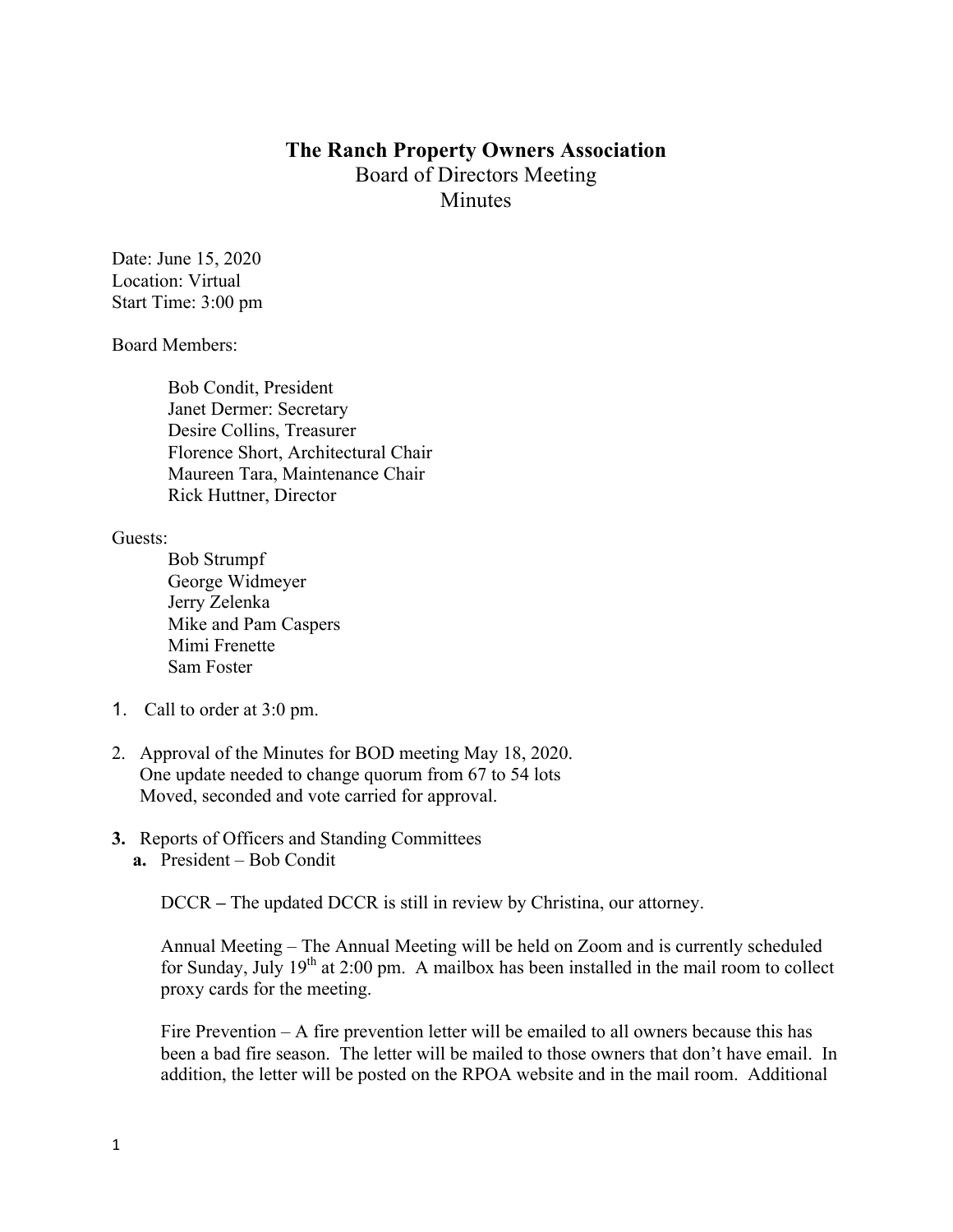advice should be added to the letter that some house addresses are not easily seen from the street.

Resignations – Linda Philp has resigned from the board.

Dog Attack – There was a report of a dog attack in the reserve. The dog owned by lot 78, who was off leash, attacked the dog owned by lot 32. There was a previous incident with this dog. At that time, the owner was warned to keep the dog leashed at all times on Ranch property and that a second incident would result in a \$500 fine. The incident was subsequently addressed in an executive session.

- b. Secretary Janet Dermer No updates.
- c. Treasurer/Finance Desiree Collins Financial – Financial and investment statements were provided to the board.

RPOA Assessments – One assessment has not been paid and will be addressed in the executive session.

d. Architectural – Florence Short Approvals Pending Lot 11– Replacing wooden deck with composite deck material.

Lot 38 – Trellis and plantings. Landscaping plans.

## Approvals

Lot 60 – Updates and repairs to the front walkway decking. Replacement of the building fascia boards with TREX and installation of transom window.

Lots 33 and34 – Replacement of cedar shingle roof with Owens Corning TruDefinition Duration asphalt shingle roof – Teak.

Lot 145 – Trash storage shed.

Completion Certificates

Lots 40 and 41 – Replacement of cedar shingle roof with Owens Corning TruDefinition Duration asphalt shingle.

General Information We still have 15 cedar shingle roofs and one private gazebo.

e. Maintenance – Maureen Tara Spring Cleanup – Juniper bushes were cut back on Cottonwood Creek Road and will be chipped.